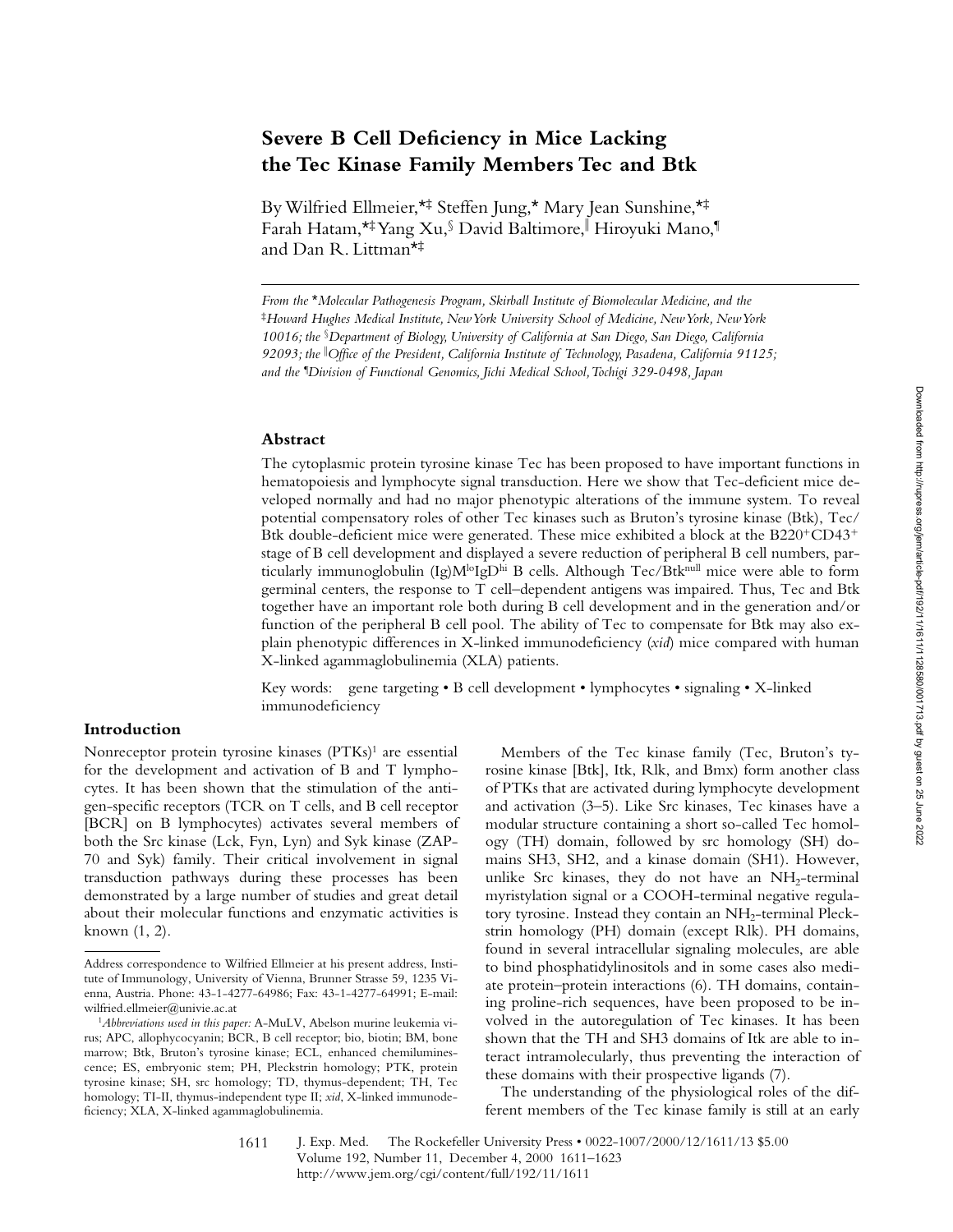stage. Btk expressed in the B cell lineage and in myeloid cells is the most extensively studied member of the Tec kinase family. Mutations in Btk are the cause of X-linked agammaglobulinemia (XLA) in humans (8). A mutation in Btk has also been found in X-linked immunodeficiency (*xid*) mice (9, 10) and targeted disruption of Btk in mice confirmed that *xid* is caused by loss of Btk function (11, 12). The phenotype of *xid* or Btk knockout mice (*xid*/Btk) resembles partially human XLA. The number of peripheral B cells is about two- to threefold lower and the mature Ig-MloIgDhi B cell population is severely reduced. *xid*/Btk mice lack peritoneal  $CD5^+$  B cells and have reduced serum IgM and IgG3 levels. B cells isolated from these mice do not proliferate in response to anti-IgM treatment and the proliferation in response to LPS is reduced. In addition, *xid*/Btk mice are not able to mount a thymus-independent type II (TI-II) response to antigens (11, 12). The effect of Btk deficiency on B cell development remains controversial. Some groups noticed either a small increase in the pro-B cell fraction (B220<sup>+</sup>CD43<sup>+</sup>) of Btk-deficient and *xid* mice  $(12)$  or a severe failure of Btk<sup>null</sup> cells to expand to the small pre-B cell stage in in vivo competition experiments (11). In contrast, another group observed a developmental disadvantage of Btk<sup>null</sup> B cells only past the pre-B cell stage (13). It is likely that part of this controversial data may be explained both by the different experimental approaches and by the different genetic background of the Btk-deficient embryonic stem (ES) cells and blastocysts used in complementation or competition experiments.

The generation of Itk-deficient mice revealed that this kinase has an important function during both T cell development and activation (14, 15). Itk has also been suggested to have a role in the CD28 costimulatory pathway, although it remains to be determined whether Itk acts as a positive or negative regulator of this signaling pathway (16– 18). Recently, evidence for an additional function for Itk in the polarization of Th cells towards Th1 and Th2 has been provided. Itknull T cells were unable to polarize towards a Th2 phenotype, even if primed under Th2-polarizing conditions (19).

Rlk/Txk is another member of the Tec kinase family that, in contrast to other members, lacks the PH domain. Rlk has been shown to be expressed in the T cell lineage, preferentially in Th1 cells, and in mast cells and testis (20– 23). Deletion of Rlk by homologous recombination did not reveal any major developmental alteration or signaling defects within the T cell lineage (24). However, the generation of Itk/Rlk double-deficient mice and the analysis of Itk/Rlknull T cells have shown that Rlk is involved in TCR-mediated signaling events, as indicated by an almost completely absent proliferative response to anti-CD3 stimulation. In addition, a further decrease in IL-2 and IFN- $\gamma$ production in Itk/Rlk double-deficient T cells compared with Itknull T cells was observed. Furthermore, double-deficient mice showed an increased susceptibility to the intracellular pathogen *Toxoplasma gondii* (24).

Tec, the founding member of the Tec kinase family, is expressed in T and B cells, in myeloid cells, and in liver

(25–27). Recent in vitro studies have shown that Tec is activated in response to BCR (27) or TCR/CD28 stimulation (28). It has also been shown that CD28 engagement leads to a recruitment of Tec (via its SH3 domain) to a proline-rich motif within the cytoplasmic tail of CD28, and overexpression of Tec activates both the IL-2 and IL-4 promoters (28, 29). Besides BCR- and TCR/CD28-mediated signals, Tec is also activated by anti-CD19 (27) and anti-CD38 (27) ligation, and by stimulation of the cytokine receptors for IL-3 (30, 31), IL-6 (31), stem cell factor (32), thrombopoietin (33), and GM-CSF (34).

The different studies on Tec function have not investigated its role in primary T or B cells. To extend the analysis of Tec function to an in vivo model, we generated Tecdeficient mice by means of homologous recombination in ES cells. Initial analysis of T and B lymphocytes, and of other hematopoietic lineage cells, indicated no major phenotypic alterations. To reveal potential functions of Tec that may be masked in lymphocytes by the expression of the Tec kinase family member Btk, we intercrossed Tecdeficient mice with Btk-deficient mice. Phenotypic analysis of these mutant mice indicated that Tec and Btk have redundant functions in B cell development and activation.

# **Materials and Methods**

*Generation of the Tec Targeting Construct.* A genomic clone containing the region around Tec exon 2 was isolated from a 129 genomic library (Stratagene) and subcloned into pBluescript (pBS; Stratagene). The short and the long arms of the targeting construct were isolated as 4-kb BamHI-HindIII or 5.0-kb XhoI-HindIII fragments, respectively. The fragments were cloned into a pBS-based vector containing a polylinker with suitable cloning sites and the thymidine kinase gene driven by the herpes simplex virus enhancer/promoter elements (35). A pgk(G)neo(pA) cassette was inserted between the short and the long arm of the targeting construct. Therefore, proper targeting will result in the deletion of a genomic fragment containing exon 2 (186 bp) and surrounding intronic sequences. All cloning steps were performed according to standard procedures (36). E14.1 ES cells (37) were transfected with 30  $\mu$ g NotI-linearized targeting vector and cultured on mitomycin C–treated murine embryonic fibroblasts. 2 d after transfection, G418 (Geneticin; GIBCO BRL) was added to a final concentration of  $350 \mu g/ml$  and after another 2 d, gancyclovir (GANC) was added  $(2 \mu M \text{ final concentration})$  for negative selection. There was approximately threefold enrichment between plates with and without GANC. 9 d after transfection, individual ES cell colonies were isolated, expanded, and subsequently Southern blot analysis was performed to detect homologous recombinants. Two targeted ES cell clones were injected into E3.5 C57BL/6 blastocysts and transferred into (B6/D2) F1 pseudopregnant females. Chimeric mice obtained were then backcrossed to C57BL/6 mice and transmission of the targeted allele was confirmed by Southern blot analyses of tail DNA.

*Btk-deficient Mice.* Btk-deficient mice (12) were purchased from The Jackson Laboratory.

*Generation of A-MuLV–transformed Cell Lines.* Pre-B cell lines were Abelson murine leukemia virus (A-MuLV)–transformed as described (38).  $2 \times 10^6$  bone marrow (BM) cells from the various knockout mice were infected with A-MuLV in RPMI (supplemented with 20% FCS, 50  $\mu$ M  $\beta$ -mercaptoethanol, 2 mM L-glu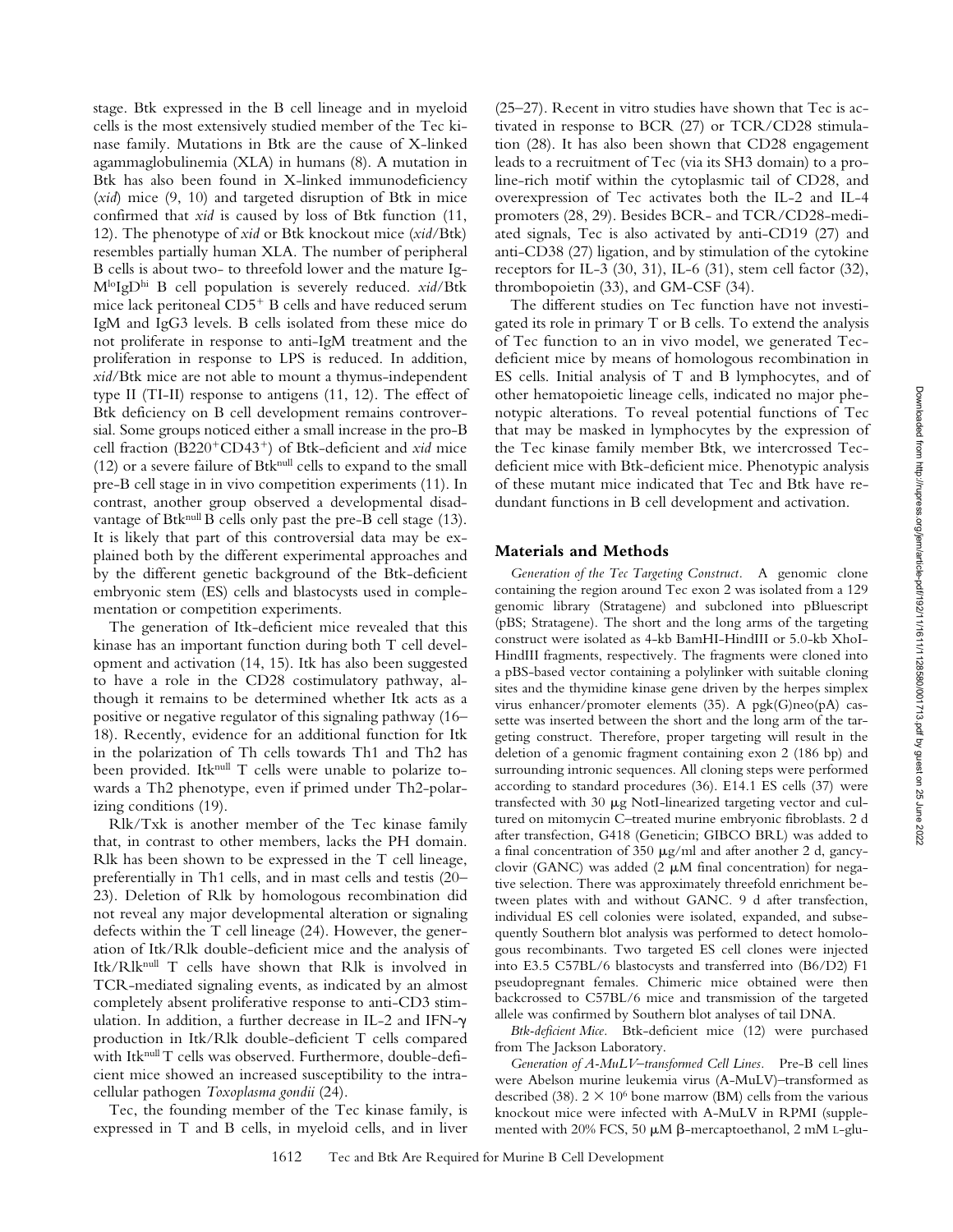tamine, and 50 U/ml penicillin/streptomycin) in the presence of 10 mg/ml polybrene, and incubated for 10 d. Transformed pre-B cells were then split into new wells and grown in RPMI (supplemented with 10% FCS, 50  $\mu$ M  $\beta$ -mercaptoethanol, 2 mM L-glutamine, and 50 U/ml penicillin/streptomycin).

*Immunoprecipitation and Western Blotting.* For immunoprecipitation and Western blotting experiments, splenocytes from one spleen or 50  $\times$  10<sup>6</sup> pre-B cells were lysed in NP-40 lysis buffer (1% NP-40, 150 mM NaCl, and 50 mM Tris-HCl) supplemented with protease inhibitors (Complete; Roche). The lysates were cleared from nuclei and debris and the Ab used for immunoprecipitation was added (rabbit anti–C-term Tec [39]). After incubating for  $3 h$  at  $4^{\circ}$ C, the immune complexes were precipitated by addition of 30  $\mu$ l protein A (50% slurry, prewashed in lysis buffer) followed by an additional incubation for 1 h at  $4^{\circ}$ C. After several washes with lysis buffer, the Ab–protein A complexes were loaded on a 9% polyacrylamide-SDS gel. 100 mg of protein was used when Western blotting experiments were performed with total cell lysates. Proteins were transferred onto a polyvinylidene difluoride (PVDF) nylon membrane (Roche), blocked, and incubated with an Ab suitable for Western blotting (rabbit anti–SH3-Tec [30]) in PBS-Tween (supplemented with 5% nonfat dry milk). After the incubation with the secondary Ab (protein A–horseradish peroxidase; Zymed Laboratories), the signals were detected with the enhanced chemoluminescence (ECL) system (Pierce Chemical Co.).

*B Cell Proliferation Assays.* To obtain enriched B cell populations, splenocytes were stained with a PE-conjugated Ab mix containing anti-CD43 (clone S7), anti–Gr-1 (RB6-8C5), and anti-CD11b (M1/70). The cells were washed and stained with anti-PE magnetic beads and loaded onto a negative enrichment column (Miltenyi Biotec). The purity of the B cell population was  $\sim$ 50–80% for the Tec/Btk double knockout and  $>$ 85% for the other genotypes. The purified cells (i.e., an equivalent of  $5 \times 10^4$ )  $B220<sup>+</sup>$  B cells) were then incubated with the appropriate stimuli in 160 ml proliferation medium (RPMI supplemented with 10% FCS, 50 μM β-mercaptoethanol, 2 mM L-glutamine, and 50 U/ml penicillin/streptomycin). Anti-IgM (F[ab $']_2$  fragment) and LPS were used at concentrations of 0.3, 1, and 5  $\mu$ g/ml.

*ELISA Assay.* Isotype-specific Ab titers were detected according to standard ELISA protocols. In brief, ELISA plates (Dynax) were coated overnight with  $2 \mu g/ml$  isotype-specific goat anti–mouse Abs (Southern Biotechnology Associates, Inc.). Diluted serum samples (isolated from 7–10-wk-old mice) were added. After overnight incubation, the bound isotype-specific Abs were detected with an alkaline phosphatase–conjugated goat anti–mouse Ig (H plus L) Ab (Southern Biotechnology Associates, Inc.). Alkaline phosphatase activity was determined with *p*-nitrophenyl phosphate (pNPP) tablets as a substrate (Sigma-Aldrich). Abs used as standards were purchased from either BD PharMingen or Southern Biotechnology Associates, Inc.

*TI-II Antigen Immunization.* 10 mg TNP-Ficoll (in PBS) was intraperitoneally injected. TNP-specific Ab titers were determined 5 d later by ELISA. ELISA plates were coated overnight with 1  $\mu$ g/ml TNP-BSA. Several dilutions of both preimmunization and postimmunization serum were added. Isotype-specific Abs were detected with an alkaline phosphatase–conjugated goat anti–mouse Ig (H plus L) Ab (Southern Biotechnology Associates, Inc.). Alkaline phosphatase activity was determined with pNPP tablets as a substrate (Sigma-Aldrich).

*Thymus-dependent Antigen Immunization.* 20 mg TNP-KLH was allowed to adsorb on 2 mg of aluminum hydroxide for 1 h at 48C. Nonadsorbed TNP-KLH was washed away with PBS, and the TNP-KLH/aluminum hydroxide mixture was resuspended in 200 µl PBS and intraperitoneally injected. KLH-specific serum titers were determined 13 d later by ELISA. For secondary immune responses, mice were injected 8 wk after the primary immunization with TNP-KLH/aluminum hydroxide (20  $\mu$ g in 200 ml PBS) and KLH-specific serum titers were determined 7 d after the secondary injection by ELISA. ELISA plates were coated overnight with 1  $\mu$ g/ml KLH-BSA and several dilutions of the preimmunization and postimmunization serum were added. Isotype-specific Abs were detected with an alkaline phosphatase– conjugated goat anti–mouse Ig (H plus L) Ab (Southern Biotechnology Associates, Inc.). Alkaline phosphatase activity was determined with pNPP tablets as a substrate (Sigma-Aldrich).

*Immunohistochemistry.* Spleens were frozen in Tissue-Tek (Sakura Finetek). Sections  $(8-12 \mu m)$  were stained overnight with the appropriate Abs. Afterwards, the sections were washed and subsequently incubated with the secondary Abs for 3 h at room temperature. For germinal center detection, mice were immunized with TNP-KLH/aluminum hydroxide and spleens were isolated 11 d after immunizations. The reagents used for immunohistochemistry were FITC-conjugated anti-B220 (clone RA3-6B2; Caltag), biotin (bio)-conjugated anti-TCR $\beta$  (H57-597; BD PharMingen), rat IgM anti–murine MOMA-1 (40), Cy3-strepatvidin and Cy5-streptavidin (Cedarlane), Cy3-goat anti–rat IgM and Cy3-goat anti–rat IgG (Jackson ImmunoResearch Laboratories), and bio–peanut agglutinin (PNA; Vector Laboratories). Visual data were acquired with an Axioplan 2 fluorescent microscope (ZEISS).

*Flow Cytometric Analysis and Abs.* Thymus, lymph nodes, and spleen were removed from killed animals (5–12 wk of age) and placed into 60-mm tissue culture dishes containing staining buffer (PBS supplemented with 2% FCS and 0.1% sodium azide). Single cell suspensions were made by passing the tissue through a 70 mm nylon cell strainer. BM was isolated from both femurs and pooled. The cell suspensions were washed once with staining buffer and  $1-5 \times 10^5$  cells were incubated on ice with Fc block (BD PharMingen) for 5 min and subsequently with the appropriate Abs for 30 min. Afterwards, the cells were washed once with staining buffer and analyzed or incubated with secondary Abs on ice for 30 min. The following Abs were used for FACS® staining. From Caltag: FITC–, PE–, or bio–anti-B220 (RA3-6B2), PE– or bio–anti-mCD3 (clone 500-A2), PE–anti-mCD8a (CT-CD8a), Tricolor–anti-mCD4 (CT-CD4), and Tricolor-streptavidin; from BD PharMingen: allophycocyanin (APC)–anti-B220 (clone RA3-6B2), PE–anti-CD43 (S7), FITC– or bio–anti-IgM (II/41), FITC–anti-IgD (11-26c.2a), FITC–anti-CD3e (145- 2C11), PE–anti-CD5 (53-7.3), bio–anti-Va11 (RR8-1), bio– anti-Vb8.1/8.2 (MR5-2), PE–anti-Gr-1 (RB6-8C5), PE–anti-CD11b (M1/70), PE–anti-CD11c (HL-3), APC–anti-mCD4 (RM4-5), FITC– or bio–anti-HSA (M1/69), bio–anti-CD69 (H1.2F3), bio-anti-mTCR- $\gamma/\delta$  (GL3), and bio-anti-mTCR- $\alpha/\beta$ (H57-597). Cells were analyzed using a FACScan™ flow cytometer and CELLQuest™ software (Becton Dickinson).

#### **Results**

#### *Generation of Tec-deficient Mice by Homologous Recombination*

The murine *Tec* gene contains 18 exons spanning  $>86$ kb (41). Two major splice variants have been described: Tec IV, encoding the full-length protein, and Tec III, containing a 66-bp deletion within exon 8. Minor splice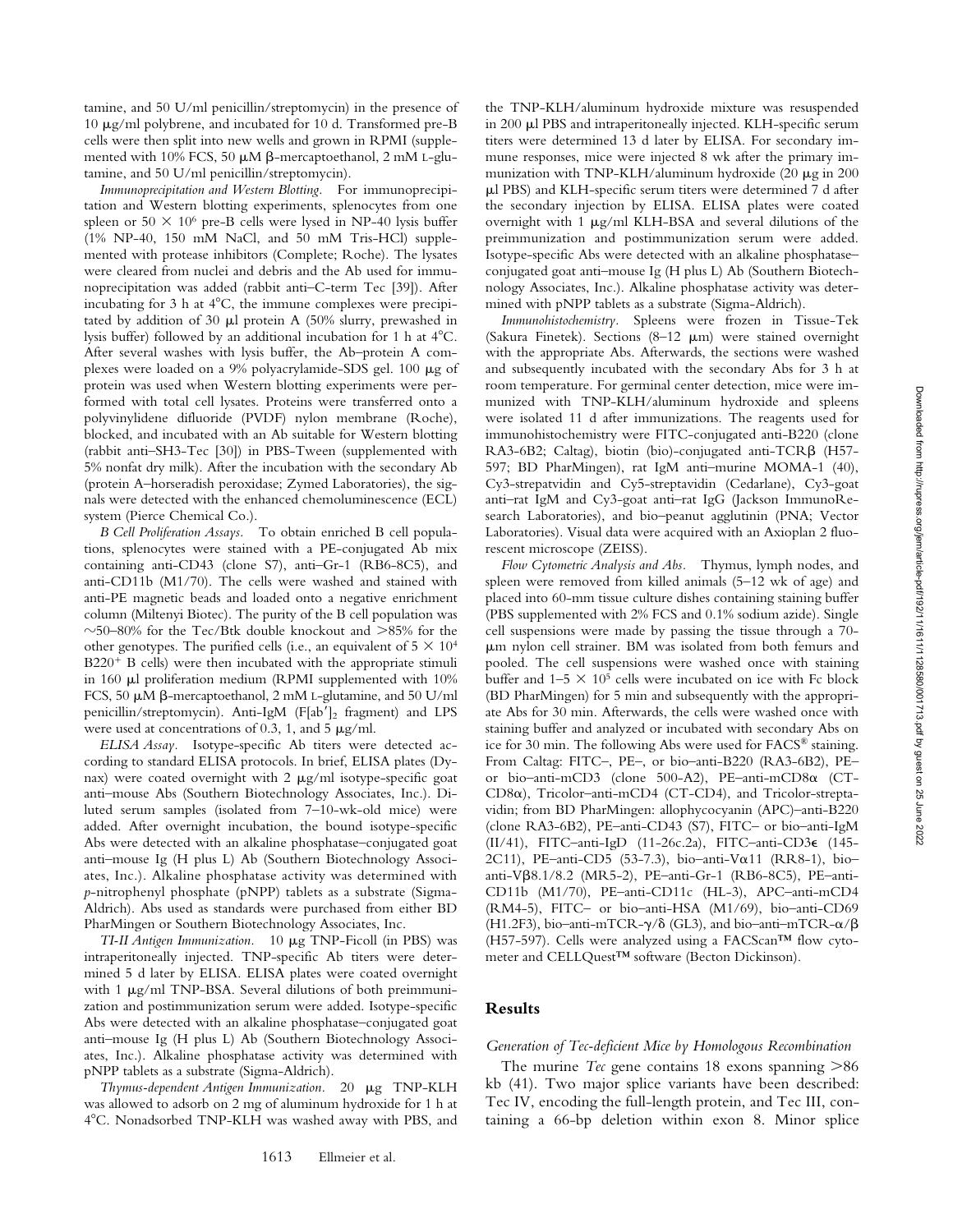forms, Tec I and II, are generated by usage of alternative exons 18a and 4a instead of exons 18 and 4, respectively (26, 41). Specific roles of the different isoforms are not known, and it remains unclear whether all of the potential protein isoforms indeed exist in vivo. To ensure the inactivation of all the possible splice forms, we deleted exon 2, which harbors the translation initiation codon and 45 additional amino acids of the PH domain. A similar targeting strategy has been used successfully for the generation of Btk-deficient mice (12). Therefore, a HindIII-XhoI fragment containing exon 2 plus  $5'$  and  $3'$  intronic sequences was replaced with pgk(G)neo(pA). The deletion of the first 46 amino acids should result in the complete inactivation of Tec protein synthesis. However, as two potential translation initiation codons are located either at the beginning of the TH (exon 5) or SH3 (starting at exon 7) domain, it remained possible that truncated forms of Tec (of a size of 60 and 52 kd, respectively) would be generated (Fig. 1 A). To

confirm that the targeting strategy resulted in abrogation of Tec expression (and to determine whether potential truncated forms of Tec were generated), a series of immunoblotting experiments was performed on A-MuLV–transformed pre-B cells generated from mutant and wild-type littermate control mice. Immunoprecipitation of Tec from lysates with a rabbit anti–mouse COOH-terminal Tec Ab followed by Western blotting with a rabbit anti–mouse Tec-SH3 domain Ab confirmed the absence of the fulllength 73-kd Tec protein (Fig. 1 D). Direct Western blotting of A-MuLV–transformed pre-B cells and of total splenocyte lysates with the anti–Tec-SH3 Ab detected no truncated forms of Tec, indicating that the deletion of exon 2 resulted in the inactivation of the gene (Fig. 1 E).

#### *Phenotypic Analysis of Tec-deficient Mice*

Tec-deficient mice were viable and fertile, and did not show any gross developmental defects. Even though it has



**Figure 1.** Deletion of the *Tec* gene by homologous recombination in ES cells. (A) Schematic map of Tec kinase indicating the PH domain, the TH domain, and the SH domains SH3, SH2, and SH1 (kinase domain). The vertical arrows with an asterisk indicate potential translation initiation sites downstream of the first ATG within the *Tec* coding region. The hatched area within the PH domain indicates the region of the Tec kinase deleted by the applied targeting strategy. (B) Schematic map of the targeting construct (top), and of the *Tec* locus before and after homologous recombination (middle and bottom, respectively). Only restriction sites important for the targeting strategy are shown. The horizontal thick black line (in the top and bottom) indicates the region of homology between the targeting construct and the endogenous locus. The bar with an asterisk in the middle part represents the probe used for Southern blotting to detect homologous recombination. Thick-lined rectangles in the middle and lower part represent exons. Exon 1 contains the 5' untranslated region, and exon 2 (186 bp) contains the first 46 amino acids including the initiation codon (reference 41). The length of introns 1 and 2 are  $>$  30 kb and  $\sim$  23 kb, respectively (reference 41). Horizontal bars with numbers (indicating the size in kb) represent the expected genomic fragments after digestion with BamHI. X, XhoI; H, HindIII. (C) Southern blot of BamHI di-

gested tail DNAs showing wild-type  $(+/+)$ , heterozygous  $(+/-)$ , and homozygous  $(-/-)$  knockout mice. The origin of the detected wild-type (WT) and targeted (targ.) fragments is indicated in B. (D) Immunoprecipitation (IP) and Western blot (WB) analysis of Tec kinase from A-MuLV–transformed pre-B cell lines. Tec kinase was immunoprecipitated from NP-40 lysates with a rabbit Ab against the COOH-terminal region of Tec. Tec kinase was detected with a rabbit Ab against the SH3 domain of Tec followed by ECL. The strong signal around 50 kd is due to the rabbit heavy chain (hc) of the rabbit Ab used for the immunoprecipitation. (E) Western blot (WB) analysis of Tec kinase from NP-40 lysates of splenocytes or A-MuLV–transformed pro-B cell lines. Tec kinase was detected with a rabbit Ab against the SH3 domain of Tec followed by ECL.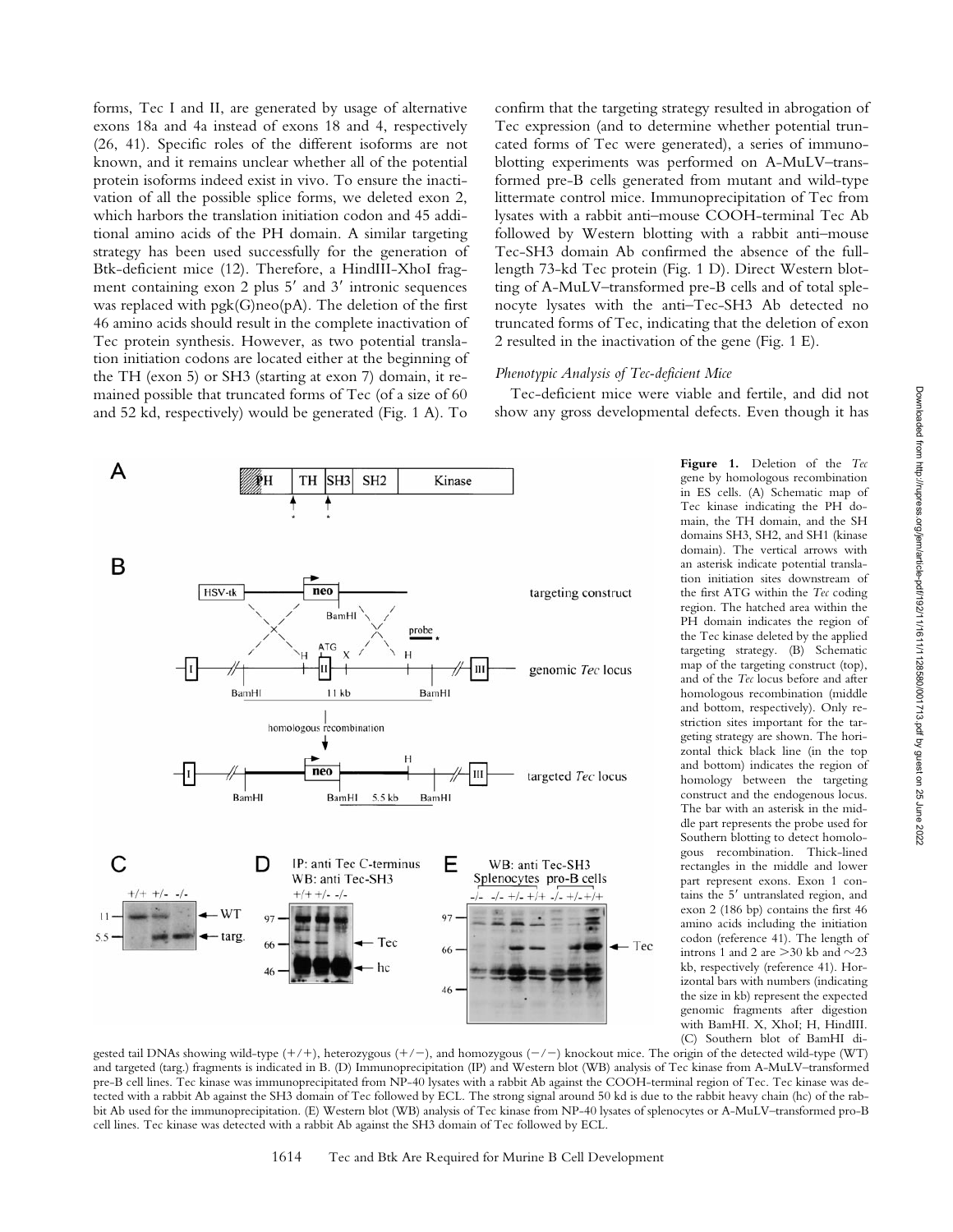been shown that Tec is expressed within the T and B cell lineage and in cells of myeloid origin, no developmental alterations were observed within these cell populations. The number of splenic T and B cells in  $Te^{-/-}$  mice was similar to that in wild-type littermate controls (Fig. 2, A and B). The IgM versus IgD expression pattern on peripheral B cells (Fig. 2 C) and the developmental profile of B cells in the BM (Fig. 3) were indistinguishable between wild-type and Tec-deficient mice. Peritoneal  $CD5<sup>+</sup>$  B cells were present in the knockout mice (not shown). In addition, T cell development appeared to be normal in Tec-deficient mice and FACS® analysis of BM cells or splenocytes for the expression of the surface molecules TER119, CD61, Gr-1, CD11b, and NK1.1 did not reveal any differences in Tecnull mice compared with wild-type mice (data not shown).

Thus, Tec kinase is not essential for the development of cells in the hematopoietic system.

To reveal potential nonredundant functions of Tec during T cell signaling, both in vitro and in vivo experiments were performed. Purified T cells from Tec-deficient mice proliferated like their wild-type counterparts in response to anti-CD3 stimulation and showed similar induction of CD25 and CD69 (data not shown). As Tec has been implicated in the signaling pathways mediated by CD28 costimulation (28), the effect of anti-CD28 Ab treatment upon suboptimal anti-CD3 stimulation was also determined. Tec-deficient T cells responded to CD28 stimulation like wild-type T cells, with respect to both proliferation and IL-2 production (data not shown). In agreement with the in vitro results, the ex vivo responses to KLH of Tecnull or



1615 Ellmeier et al.

**Figure 2.** Reduced B cell numbers and altered IgM/IgD profile in the periphery of Tec/Btk double-deficient mice. (A) Flow cytometric analysis of spleen (top) and lymph nodes (bottom) isolated from the mice of the indicated genotype. The lymphocytes were stained with anti-B220 and anti-CD3 Abs. Numbers next to the gates in the dot plots indicate percentage of gated cells. (B) The numbers of  $B220^+$  and  $CD3^+$ lymphocytes in the spleen. Open circles represent individual mice (5–11 spleens per genotype were counted). Thick solid bars indicate average numbers for B cells (34.4  $\pm$ 17.3, 29.5  $\pm$  14.4, 11.9  $\pm$  8.2, and 4.5  $\pm$ 4.0 million for wild-type, Tec-deficient, Btk-deficient, and Tec/Btk double knockout mice, respectively). (C) IgM versus IgD FACS® profile of B220-gated lymphocytes from spleen (top) and lymph nodes (bottom) isolated from mice of the indicated genotype. The numbers in the dot plots show the percentage of cells within each quadrant. (A, B, and C) Wild-type (WT), Tec-deficient (Tec), Btk-deficient (Btk), and Tec/Btk double-deficient (Tec/Btk) mice were littermates. (A and C) 50,000 splenocytes were collected for FACS® analysis.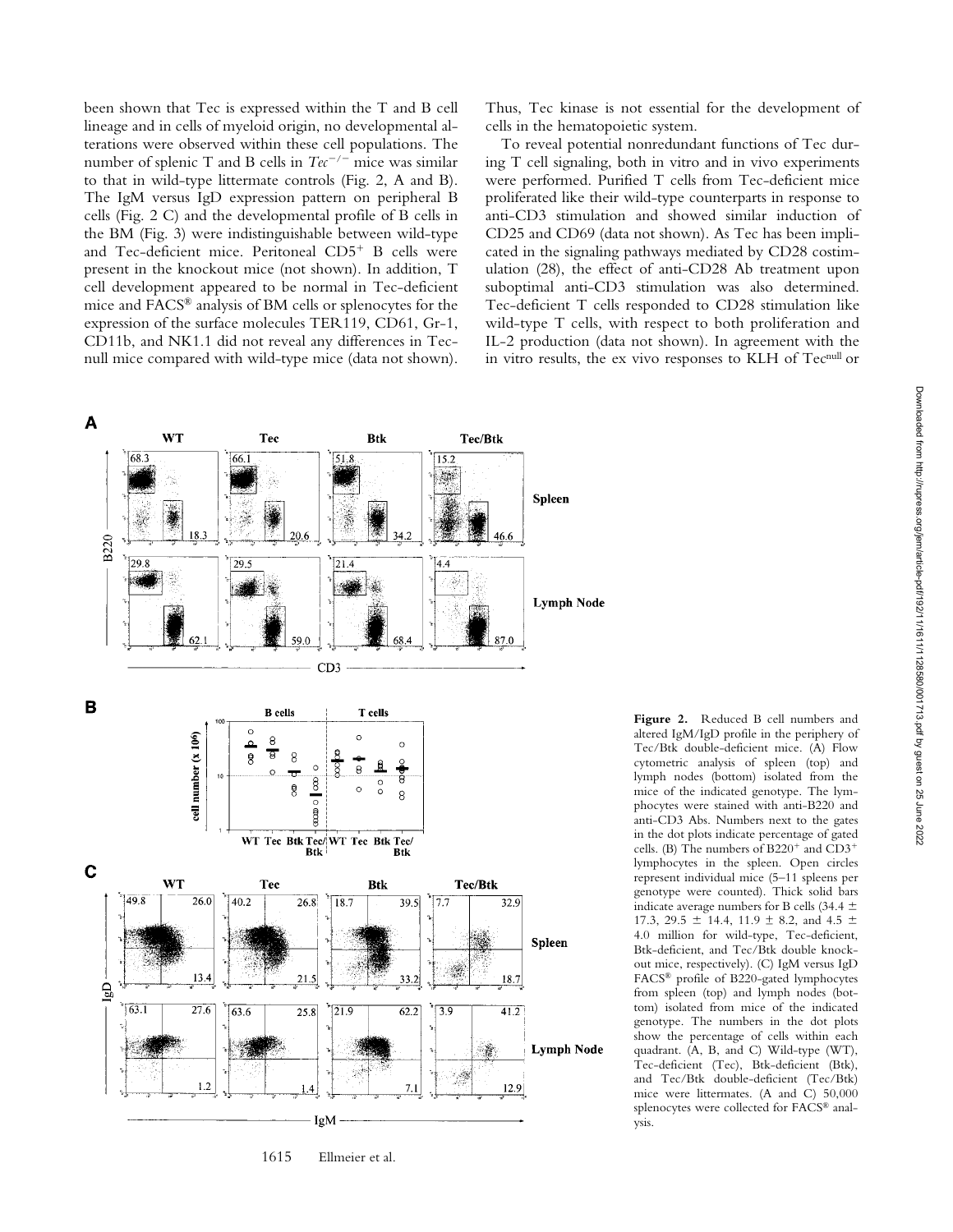

wild-type T cells isolated from the draining lymph nodes of KLH-immunized mice were indistinguishable (data not shown).

To identify a potential role for Tec in signaling pathways induced by BCR stimulation or by polyclonal B cell activators, purified B cells from  $Tec^{-/-}$  and littermate control mice were stimulated either with anti-IgM Ab or with LPS. As shown in Fig. 4, B cells from both sets of mice showed similar proliferative responses. In addition, Tec-deficient B lymphocytes responded like wild-type B cells to anti-CD40 or anti-CD40 plus IL-4 stimulation, and anti-IgM crosslinking induced a similar calcium flux in Tecnull B cells compared with their wild-type counterparts (data not shown).

## *Phenotypic Analysis of Mice Deficient in Both Tec and Btk*

*B Cell Development.* Because the initial phenotypic characterization of  $Te^{-/-}$  mice did not reveal any major developmental or signaling defect within B and T cell lineages, we decided to test whether other Tec kinases compensate for Tec in *Tec*-deficient mice. To reveal compensatory pathways for the B cell lineage, Tec knockout mice were crossed to Btk-deficient mice (12).

Btk knockout and *xid* mice display an approximately two- to threefold reduction of splenic B cells and the remaining  $B220<sup>+</sup>$  cells are reduced in numbers that express the mature IgM<sup>lo</sup>IgD<sup>hi</sup> surface phenotype. Peritoneal  $CD5<sup>+</sup>$  B cells are missing and the mice have low IgM and IgG3 serum levels (11, 12). FACS® analysis of cells from spleen and lymph nodes of Tec/Btk double-deficient mice revealed a dramatic reduction of B cells compared with Btk single knockout mice (Fig. 2, A and B). A similar reduction in B220<sup>+</sup> cells was also observed in peripheral blood lymphocytes (data not shown). Analyses of the maturational status of the Tec/Btk double-deficient B cells revealed a further relative decrease of the mature IgM $\log D^{\text{hi}}$  population (Fig.  $2 \text{ C}$ ).

**Figure 3.** Partial block in B cell development in Tec/Btk double-deficient mice. (A) BM cells of the indicated genotype were analyzed for the expression of B220 and CD43 by FACS® analysis. The numbers in the dot plots show the percentage of cells within each quadrant. (B) B220 versus IgM profile of BM cells isolated from mice of the indicated genotype. The numbers in the dot plots show the percentage of cells within each quadrant. (A and B) Wild-type (WT), Tec-deficient (Tec), Btk-deficient (Btk), and Tec/Btk double-deficient (Tec/Btk) mice were littermates. The numbers in the dot plots show the percentage of cells within each quadrant.

To investigate whether the deletion of both Tec and Btk also affects B cell development, BM cells from the various mutant mice were isolated and analyzed for the expression of B220, CD43, and IgM. Pro-B cells (or fractions A–C; nomenclature according to references 42 and 43, respectively) express CD43, whereas pre-B cells (fractions D–F) lose its expression. As shown in Fig. 3 A, the majority of wild-type or Tec-deficient  $B220<sup>+</sup>$  BM cells did not express CD43. A small increase in  $B220^+CD43^+$  B lymphocytes was observed in Btknull mice, as described previously (12, 13). In contrast, Tec/Btk double-deficient mice displayed an accumulation of  $CD43<sup>+</sup>$  B cell precursors, indicating a partial developmental block at the large pre-B cell stage. At this stage, developing B cells become dependent on pre-



Figure 4. Proliferative response of B cells to anti-IgM and LPS stimulation. Purified splenic B cells isolated from mice of the indicated genotypes were stimulated with the indicated amounts of anti-IgM (left) or LPS (right). Cell proliferation was measured by [3H]thymidine incorporation. Experiments were done in triplicates and standard deviations are indicated with error bars. WT, wild-type; Tec, Tec-deficient; Btk, Btk-deficient; Tec/Btk, Tec/Btk double-deficient.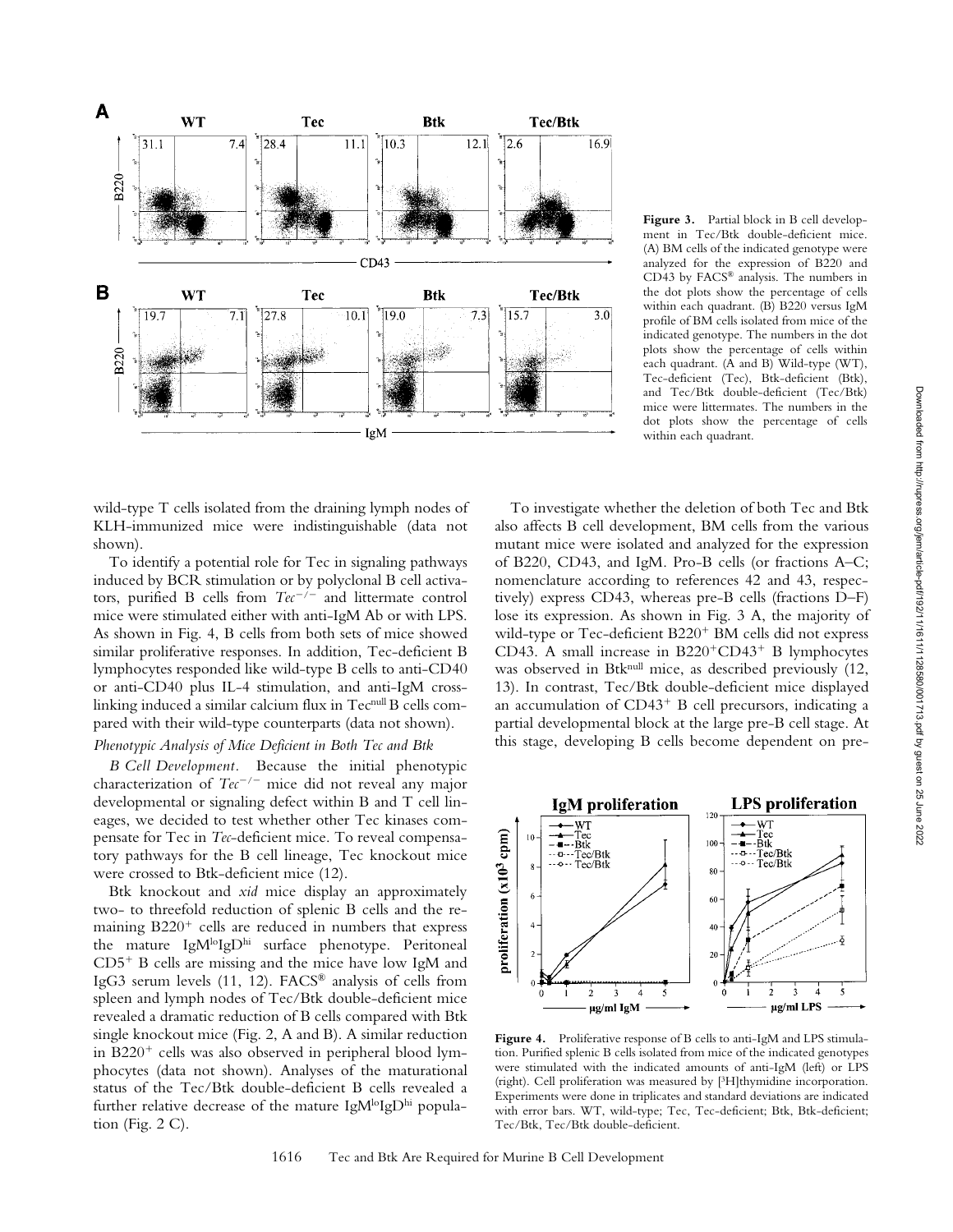BCR–mediated signaling for their further maturation into surface IgM-expressing immature B cells (44). However, some surface IgM<sup>+</sup> immature B cells did develop in Tec/ Btk double-deficient mice (Fig. 3 B).

*B Cell Proliferation.* The ability of purified splenic B cells from the different mutant strains to respond to external signals was determined by culturing them in the presence of anti-IgM or LPS. Neither Btknull (as described previously [12]) nor Tec/Btk double-deficient B cells proliferated in response to anti-IgM treatment (Fig. 4, left) and the response to LPS was further reduced in Tec/Btknull compared with Btknull B cells (Fig. 4, right). The response to anti-CD40 treatment was slightly reduced in Tec/Btk double-deficient B cells compared with Btk-deficient cells, although addition of IL-4 to anti-CD40 treated B cells resulted in similar levels of proliferation independent of the B cell genotype (data not shown).

### *Serum Ig Levels and Antigen-specific Responses*

To investigate whether the decrease in peripheral B cell numbers correlates with a reduction of serum Ig levels, ELISAs were performed. As shown in Fig. 5, serum Ig levels in Tec/Btk mice were similar to those in Btk knockout mice, reflected by a decrease in the amount of IgM, IgG3, and IgG2a subtypes. In addition, IgG1 and IgA levels were slightly lower in the double knockout mice compared with the other mice. This indicates that still significant numbers of Ig-producing plasma cells were induced in Tec/Btk double-deficient mice.

To test the ability of Tec/Btk double knockout mice to mount an antigen-specific immune reaction, we determined the response to both TI-II and thymus-dependent (TD) antigens. For TI-II responses, four mice of each genotype were intraperitoneally injected with TNP-Ficoll and 5 d later TNP-specific IgM and IgG3 Abs levels were detected by ELISA. Btk-deficient mice, in agreement with previous findings (11, 12), lacked TI-II responses, as did Tec/Btk knockout mice. Tec-deficient mice responded like wild-type mice to TI-II antigens (Fig. 6 A).

The primary response to TD antigens was measured 13 d after intraperitoneal injection of TNP-KLH adsorbed on aluminum hydroxide. As shown in Fig. 6 B, equal TNPspecific IgM and IgG1 responses were observed in wildtype and Tec-deficient mice. In agreement with previous studies (12), the TNP-specific IgM and IgG1 response was reduced in Btk-deficient mice compared with wild-type mice. Tec/Btk double knockout mice showed a further reduction in the primary TNP-IgG1 response despite a TNP-specific IgM response similar to that of Btknull mice. To examine the secondary immune response, mice were boosted 6 wk after the primary immunizations by injection of TNP-KLH/aluminum hydroxide and the TNP-specific Ig isotype titers were determined 7 d later. As shown in Fig. 6 C, Tec/Btk-deficient mice had a lower secondary IgG1 response than Btknull mice. Strikingly, the IgG2a response was barely detectable in Tec/Btknull mice. This indicates an important role for Tec and Btk in the generation of an antigen-specific immune response.



**Figure 5.** Similar levels of serum Ig in Btk- and Tec/Btkdeficient mice. Serum Ig levels of 7–10-wk-old mice of the indicated genotype were determined by ELISA. WT, wildtype; Tec, Tec-deficient; Btk, Btk-deficient; Tec/Btk, Tec/Btk double-deficient..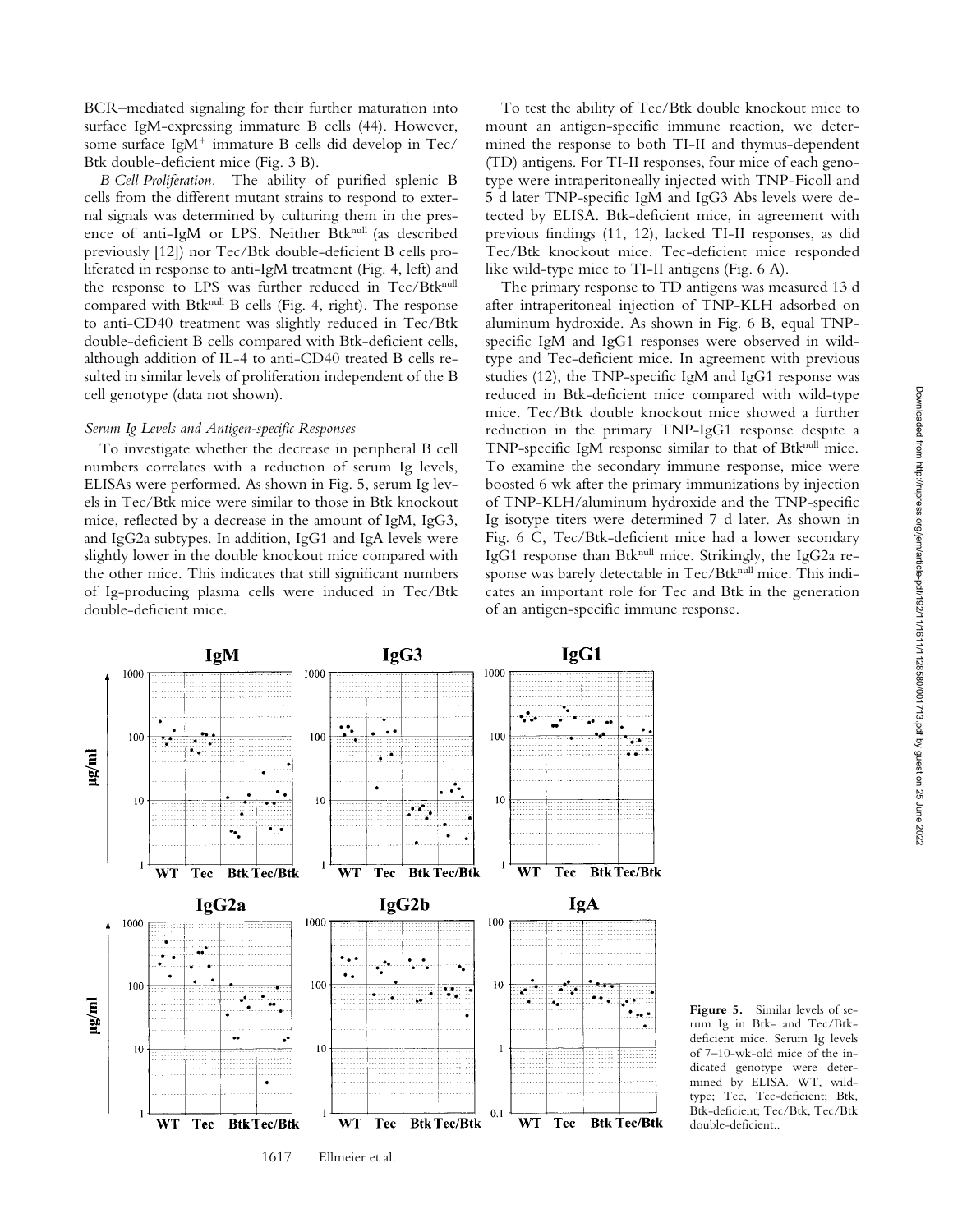

**Figure 6.** In vivo response to TI-II and TD antigens. (A) Response to TI-II antigen: four mice of the indicated genotype were immunized with TNP-Ficoll and the TNP-specific IgM and IgG3 isotype levels are shown in the left and right panel, respectively. A representative mouse is shown for each genotype. Dotted lines with open squares indicate levels in the preimmune serum. Serum dilution steps were threefold starting from 1:100. (B) Primary immune response to TD antigen: six mice of the indicated genotype were immunized with TNP-KLH and TNP-specific IgM and IgG1 are shown in the left and right panel, respectively. Dotted lines with open squares indicate levels in the preimmune serum. Serum dilution steps were threefold starting from 1:100 for IgM and 1:30 for IgG1. (C) Secondary immune response to TD antigens: 8 wk after the primary immunization, mice were reimmunized with TNP-KLH and TNP-specific IgM, IgG1, and IgG2a are shown in the left, middle, and right panel, respectively. Dotted lines with open squares indicate serum levels before the second TNP-KLH injection. Serum dilution steps were threefold starting from 1:100 for IgM and IgG2a and 1:900 for IgG1. (B and C) The average serum isotype titers of six mice are shown for each dilution. Standard deviations were omitted from the graphs, because of variation in the absolute levels of Ig isotypes among individual mice within each genotype group. However, the shape of the dilution curves is similar for each mouse within each genotype group. (A, B, and C) Wild-type (WT), Tec-deficient (Tec), Btk-deficient (Btk), and Tec/Btk double-deficient (Tec/ Btk) mice were age-matched controls.

*Disrupted Splenic Architecture in Tec/Btk Double-deficient Mice.* To investigate whether the reduced number and the immature phenotype of peripheral B cells in Tec/Btkdeficient mice also affected the general architecture of the spleen, cryosections were stained with anti-B220, anti-TCR, and anti–MOMA-1 Abs to reveal the localization of B cells, T cells, and metallophilic marginal zone macrophages, respectively. The morphology of the white pulp appeared normal in Tec-deficient mice. B and T cell areas surrounded by a well-defined marginal zone could be identified (Fig. 7 B). In *Btk*-deficient mice, large B and T cells areas were also clearly detected, although we observed a discontinuity of the MOMA- $1^+$  marginal zone macrophage layer (Fig. 7 C). In contrast, the structure of the white pulp in Tec/Btk double-deficient mice was altered (Fig. 7 D). Only few clearly defined but small follicular structures were observed. The majority of the  $B220<sup>+</sup> B$  cell

areas appeared to be loosely associated with T cell areas and no clear and distinct surrounding anti–MOMA-1 staining was observed, indicating an increased discontinuity of the marginal zone compared with Btknull mice. Marginal zone B cells were present, however, as revealed by anti-CD21 and anti-CD23 FACS® staining (data not shown). Germinal centers, identified by PNA staining after primary immunization with TNP-KLH, were clearly observed in wild-type and Tec-deficient mice (Fig. 7, E and F, respectively). In agreement with other studies (45), we also could detect GCs in Btk<sup>null</sup> mice (Fig. 7 G), although their frequency appeared to be reduced compared with wild-type and Tecdeficient mice. Germinal centers were also detected in Tec/Btk double-deficient mice (Fig. 7 H). Their frequency was further reduced compared with Btknull mice, most likely due to the lower numbers of B cells in Tec/Btk-deficient mice.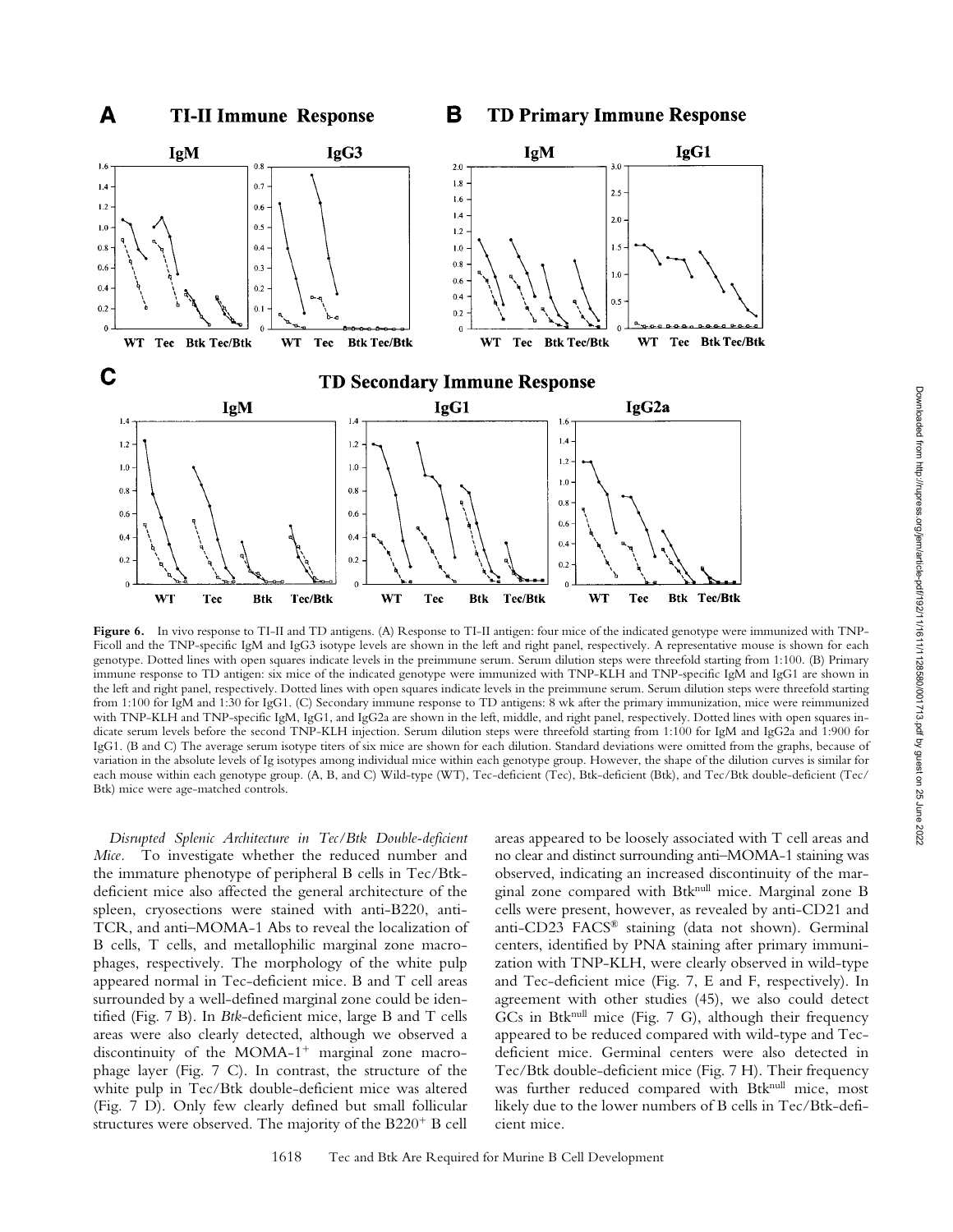

Figure 7. Disrupted splenic architecture in Tec/Btk double-deficient mice. (A–D) Cryosections of spleens of the indicated genotype were stained with anti-B220 (green), anti-TCRB (blue), and anti-MOMA-1 (red). Original magnifications:  $\times$ 50. M, Moma-1<sup>+</sup> marginal zone macrophage layer; T, T cell area. (E–H) Cryosections of spleens from mice immunized with TNP-KLH. B cell follicles (B) are shown in green (anti-B220) and PNA<sup>+</sup> areas (in red) within the B cell follicles indicate germinal centers (gc). Original magnifications:  $\times$ 200.

## **Discussion**

Members of the Tec kinase family are nonreceptor PTKs that are activated during lymphocyte development and activation (3–5). Tec is expressed in cells of the myeloid lineage, in T and B cells, and in liver (25–27). In this study, we generated Tec-deficient mice to gain insight into the biological role of Tec. Mice homozygous for the disruption of Tec were viable and fertile, and FACS<sup>®</sup> analysis of  $Tec^{-/-}$ mice did not reveal any developmental defects within the hematopoietic lineage. In addition, Tec-deficient B and T lymphocytes behaved like wild-type cells in both in vitro proliferation assays and in vivo immunization experiments. To investigate whether Btk compensated for the loss of Tec in B cells, Tec-deficient mice were intercrossed with Btk knockout mice (12). Tec/Btk double-deficient mice displayed a severe reduction of peripheral B cell numbers, most likely caused by a partial block of B cell development at the B220<sup>+</sup>CD43<sup>+</sup> to B220<sup>+</sup>CD43<sup>-</sup> transition. Furthermore, the percentage of mature  $IgM^{lo}IgD^{hi}B$  cells within the peripheral B cell pool was further reduced in the double knockouts compared with the Btk single knockout and secondary TD immune responses were almost absent. Our study thus reveals a differential dependency of peripheral and developing murine B cells for the function of members of the Tec family. During B cell development, Tec and Btk share common functions and thus the activity of either Tec or Btk is required for the proper generation of immature B

cells. Btk function appears to be more important than that of Tec, as a moderate reduction of pre-B cells was observed in Btk-deficient mice, but not in those lacking Tec. In the periphery, Btk appears to have additional unique functions that are only partially shared by Tec.

*Tec Is Not Essential for B and T Cell Development and Function.* Studies have shown that Tec is expressed in several human B cell lines that represent various stages of B cell development (27). Cross-linking of the BCR with anti-IgM Abs induces tyrosine phosphorylation of Tec in mature B cell lines and also causes an increase in the tyrosine kinase activity of Tec. Similarly, in immature B cell lines, Tec becomes tyrosine phosphorylated upon stimulation via various cell surface molecules. In T cells it has been demonstrated that Tec becomes activated upon anti-CD3 or anti-CD28 stimulation and that Tec physically interacts with CD28 in an activation-dependent manner (28). Furthermore, overexpression of a wild-type or kinase-dead form of Tec enhanced or suppressed IL-2 expression, respectively (28). Taken together, these studies suggested that Tec might have important functions both during B cell development and in signaling pathways in mature lymphocytes. However, analysis of Tec-deficient mice did not reveal any defect within the B and T cell lineage. All major B cell populations, both in the BM and in the periphery, were present and the total numbers of splenic B and T cells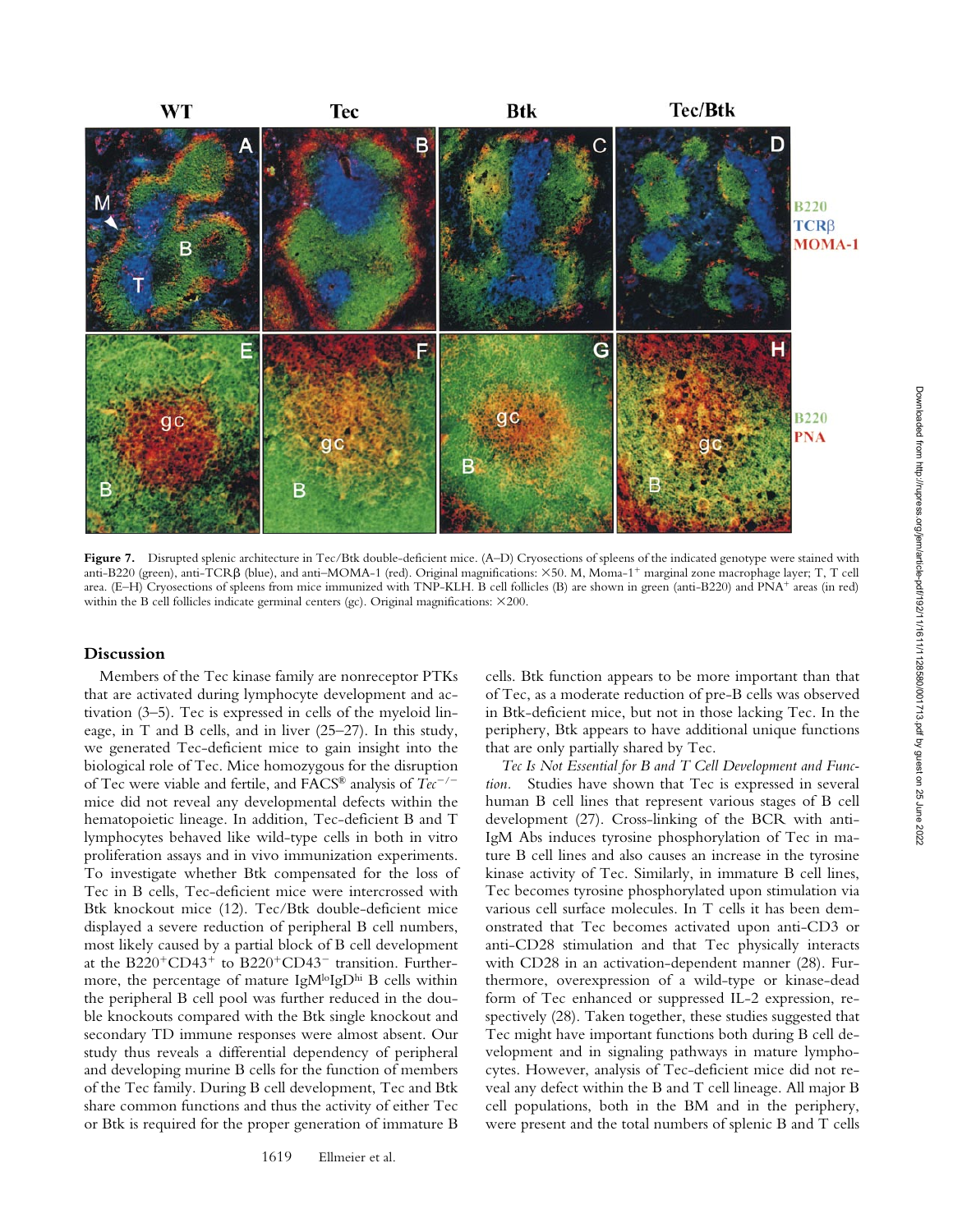were similar to wild-type control mice. In addition,  $CD5<sup>+</sup>$ peritoneal B cells were present in the Tec knockout mice. Tec has also been implicated to function in myeloid cells (30, 46). Although the experiments described in this study did not address whether  $Tec^{-/-}$  myeloid cells are still functional, FACS® analysis of Tec-deficient mice did not show any developmental alterations within the myeloid lineages.

To identify potential signaling defects in B or T cells, both in vitro and in vivo experiments were performed. Neither anti-IgM, LPS, or anti-CD40 treatment of B cells nor anti-CD3 or anti-CD3 plus anti-CD28 treatment of T cells revealed any proliferative defect due to the absence of Tec. Anti-IgM cross-linking induced a calcium flux in Tec-deficient B cells that was similar to that in wild-type counterparts. Anti-CD3 plus anti-CD28 stimulation also induced similar levels of IL-2 in  $Tec^{-/-}$  T cells compared with wild-type T cells. In vivo, TI-II and TD immune responses were normal as were the ex vivo T cell responses to KLH. Further experiments such as exposing  $Te<sup>-/-</sup>$  mice to different pathogens are required to finally determine whether Tec-deficient mice indeed have normal immune responses.

Several Tec kinase family members are expressed within the B and/or T cell lineage. For example, B cells express Btk and Tec and low levels of Bmx, and T cells express Itk, Tec, and Rlk. The absence of any developmental and/or signaling defect in Tec-deficient mice could thus be explained by the fact that other Tec family kinases are able to compensate for the loss of Tec. Indeed, in Btk-deficient human XLA B cells or in chicken DT-40 cells, the defect in phospholipase  $C\gamma$ 2 phosphorylation and  $Ca^{2+}$  mobilization can be overcome by overexpression of any Tec kinase family member (47, 48). The ability of these kinases to at least partially replace each other has also been shown for murine T cells. Itk/Rlk double-deficient mice have a more severe phenotype than Itk single-deficient mice, indicating that Rlk partially compensates for the loss of Itk (24). In contrast, Itk and perhaps other members of the Tec kinase family are able to fully compensate for the loss of Rlk, as those mice have no major developmental or signaling defect within the T cell lineage (24).

*Tec and Btk Are Essential for B Cell Function and Development.* To test whether Btk is able to compensate for the loss of Tec in the B cell lineage and therefore masks pathways using Tec kinase, we intercrossed Tec-deficient mice with Btk knockout mice (12). FACS® analysis of PBLs and secondary lymphoid organs of Tec/Btk double-deficient mice showed that both Tec and Btk are required for the proper maturation of peripheral B cells. Not only was the percentage of mature IgM<sup>lo</sup>IgDhi cells within the peripheral B cell pool further decreased compared with Btknull cells, but Tec/Btk-null mice also had severely reduced numbers of peripheral B cells. The absolute numbers of  $B220^+$  splenocytes were three- to fourfold reduced in Tec/Btk-deficient compared with Btknull mice. In addition to the defect in the peripheral B cell compartment, Tec/Btk-deficient mice exhibited a defect during B cell development. There was an accumulation of  $B220^+CD43^+$  pro- and pro/pre-B

cells, at the stage at which developing B cells become dependent on pre-BCR signals for their further maturation into surface IgM–expressing immature B cells (44). The activity of either Tec or Btk is thus required to allow progression through this crucial developmental stage. In the absence of both Tec and Btk, only a few cells are able to develop into immature B cells. This indicates an essential role for Tec family kinases during pre-BCR signaling in the murine system.

The partial block during B cell development could explain the dramatic drop in peripheral B cell numbers in mice lacking both Tec and Btk. Therefore, one may expect to observe in these mice a slow accumulation of peripheral B cells that could develop in the absence of both Tec and Btk with increasing age. However, as older mice (4–5 mo) still showed low numbers of peripheral B cells (Ellmeier, W., and D.R. Littman, unpublished data), it remains possible that the absence of both Tec and Btk causes additional defects within the B cell lineage. Peripheral B cells could have a decreased life span due to defects in BCR signaling (49). In addition, the selection of immature B cells in the BM and/or the emigration out of the BM could be impaired (50).

Despite the reduced number of peripheral B cells in Tec/Btk double-deficient mice, their serum Ab titers were similar to those in Btk knockout mice at 8–12 wk of age. It has been shown that Btk is essential for an immune response to TI-II antigens. Thus, it was not surprising that Tec/Btk-deficient mice also failed to respond to TNP-Ficoll. Btk<sup>null</sup> mice, however, are able to respond to TD antigens such as TNP-KLH. Both Btk- and Tec/Btk-deficient mice mounted similar IgM responses, but the primary IgG1 response was dramatically reduced in Tec/Btk-deficient mice. The secondary IgG1 and IgG2a immune responses were low in Btknull mice but were virtually absent in Tec/ Btk-deficient mice. Thus, the formation and/or activation of memory B cells are strongly dependent on signals transmitted by either Tec or Btk, and these processes are impaired despite formation of germinal centers (although of small size) in Tec/Btk-deficient mice. The requirement for both Tec and Btk in B cell signaling pathways is also indicated by the reduced proliferative response to LPS stimulation in the double-deficient B cells compared with Btkdeficient B lymphocytes. However, as the B cell areas and the marginal zones of the spleen seem to be altered in Tec/ Btknull mice, it remains possible that the failure to respond properly to TD antigens is a consequence of the altered splenic microenvironment rather than to an intrinsic B cell defect.

The reason for the alterations of the splenic B cell areas and marginal zones is not known. Further experiments will be required to determine whether the change in the splenic architecture is caused by the defect in the B cell lineage and/or by additional defects in other lineages (e.g., metallophilic marginal zone macrophages).

The phenotype of the Tec/Btknull mice resembles partially the phenotype of mice expressing the E41K gain of function mutant of Btk (51). Both types of mice showed a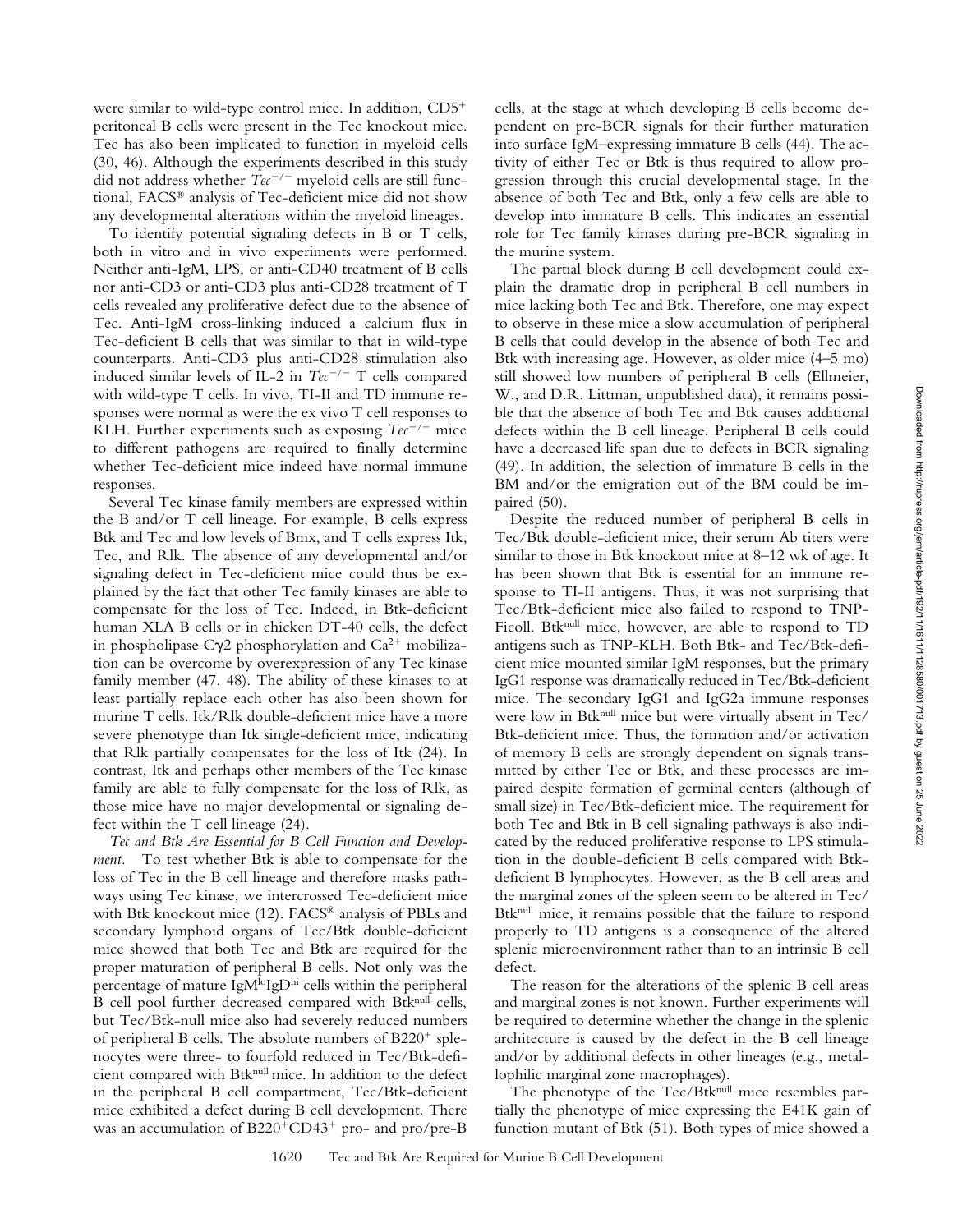Downloaded from http://rupress.org/jem/article-pdf/192/11/16111/1610001713.pdf by guest on 25 June 2022 Downloaded from http://rupress.org/jem/article-pdf/192/11/1611/1128580/001713.pdf by guest on 25 June 2022

similar reduction of peripheral follicular B cell numbers with a similar immature IgM/IgD profile, no TI-II, and almost absent TD immune responses, and altered B cell areas and marginal zones in the spleen. However, proliferation in response to anti-IgM stimulation was observed in transgenic E41K Btk mice, even on a Btknull background. Thus it remains to be determined whether the similarity in the phenotypes is caused by the same mechanisms. It has been suggested that E41K Btk mimics BCR engagement and therefore transgenic B cells may resemble autoreactive B cells that are eliminated (51). The absence of mature B cells in Tec/Btk<sup>null</sup> mice is more likely explained by a reduction in the life span and/or a block in the maturation of immature splenic B cells as a consequence of lack of BCR signaling.

*Differential Requirement for Tec and Btk in Humans versus Mice: How Is Specificity Regulated among Tec Kinases?* A question only indirectly addressed in this study is why mutations in Btk result in a more severe phenotype in humans than in mice. Our results clearly demonstrate that Tec functionally compensates for loss of Btk in Btknull mice during B cell development, thus providing an explanation for why B cell development is little affected in Btk-deficient mice. However, inactivation of human Btk causes a severe block during B cell development. It remains to be determined whether Tec is expressed in primary human pro- or pre-B cells, although it has been shown that Tec is expressed in human pro-B, pre-B, and mature B lymphoid cell lines, and even in EBV-transformed B lymphoblastoid cell lines derived from XLA patients (27). This raises the important question of how specificity is regulated among Tec kinases. In murine B cells, Btk is able to fully compensate for loss of Tec, but Tec is not able to fully compensate for loss of Btk. Similar observations have also been made in T cells for the Tec kinase family members Rlk and Itk: loss of Rlk, unlike Itk, does not affect T cell function, although combined deletion of both kinases results in a stronger phenotype (24). Whether specificity is determined by specific substrates or interacting proteins, or by different affinities to the same binding partners remains to be studied. Another possibility is that the expression levels of the different kinases determine whether one kinase is able to compensate for another. It has been shown that the ability of a transgene to fully rescue the *xid* defect depends on its expression levels. Low level expression of Btk was sufficient to generate normal numbers of peripheral B cells, but rescue of signaling defects of *xid* B cells was inefficient (52). Dosage dependency has also been observed during the analysis of Tec/Btk double-deficient mice. On a Btk-deficient background,  $Tec^{+/-}$ mice had an intermediate B to T cell ratio phenotype compared with  $Tec^{+/+}$  and  $Tec^{-/-}$  mice (Ellmeier, W., and D.R. Littman, unpublished data), again suggesting that dosage of Tec kinases influences B cell numbers.

In summary, the generation of Tec kinase–deficient mice revealed that the absence of Tec kinase causes no major phenotypic alteration of the immune system. By generating Tec/Btk double-deficient mice, we could show that Btk compensates for the loss of Tec in the B cell lineage

and that the activity of either Tec or Btk is required for the proper generation of immature B cells. However, as Btkdeficient mice, but not Tec<sup>null</sup> mice, show a moderate reduction of pre-B cells, Btk function appears to be more important than that of Tec during B cell development. In the periphery, Btk appears to have additional unique functions that are only partially shared by Tec. The availability of mice deficient for the various members of the Tec kinase family will also facilitate further studies that address the regulation of specificity among Tec kinases in hematopoietic cells in more detail.

We thank Naomi Rosenberg for the A-MuLV producer cell line, Owen Witte for providing a Btk-cDNA probe, Derya Unutmaz for initial help with proliferation assays, William O'Brien for genotyping, and Yongrui Zou and Thomas Winkler for their critical reading of the manuscript.

W. Ellmeier was initially supported by an Erwin-Schrödinger-Fellowship from the Austrian Science Fund and then by the Howard Hughes Medical Institute. Currently, W. Ellmeier is an Austrian Program for Advanced Research and Technology (APART) Fellow of the Austrian Academy of Science. S. Jung is supported by a Leukemia Society Fellowship. W. Ellmeier was an Associate and D.R. Littman is an Investigator of the Howard Hughes Medical Institute.

*Submitted: 12 October 2000 Accepted: 19 October 2000*

# **References**

- 1. Cheng, A.M., and A.C. Chan. 1997. Protein tyrosine kinases in thymocyte development. *Curr. Opin. Immunol.* 9:528–533.
- 2. van Oers, N.S. 1999. T cell receptor-mediated signs and signals governing T cell development. *Semin. Immunol.* 11:227– 237.
- 3. Mano, H. 1999. Tec family of protein-tyrosine kinases: an overview of their structure and function. *Cytokine Growth Factor Rev.* 10:267–280.
- 4. Schaeffer, E.M., and P.L. Schwartzberg. 2000. Tec family kinases in lymphocyte signaling and function. *Curr. Opin. Immunol.* 12:282–288.
- 5. Yang, W.C., Y. Collette, J.A. Nunes, and D. Olive. 2000. Tec kinases: a family with multiple roles in immunity. *Immunity.* 12:373–382.
- 6. Shaw, G. 1996. The pleckstrin homology domain: an intriguing multifunctional protein module. *Bioessays.* 18:35–46.
- 7. Andreotti, A.H., S.C. Bunnell, S. Feng, L.J. Berg, and S.L. Schreiber. 1997. Regulatory intramolecular association in a tyrosine kinase of the Tec family. *Nature.* 385:93–97.
- 8. Satterthwaite, A.B., Z. Li, and O.N. Witte. 1998. Btk function in B cell development and response. *Semin. Immunol.* 10: 309–316.
- 9. Rawlings, D.J., D.C. Saffran, S. Tsukada, D.A. Largaespada, J.C. Grimaldi, L. Cohen, R.N. Mohr, J.F. Bazan, M. Howard, N.G. Copeland, et al. 1993. Mutation of unique region of Bruton's tyrosine kinase in immunodeficient XID mice. *Science.* 261:358–361.
- 10. Thomas, J.D., P. Sideras, C.I. Smith, I. Vorechovsky, V. Chapman, and W.E. Paul. 1993. Colocalization of X-linked agammaglobulinemia and X-linked immunodeficiency genes. *Science.* 261:355–358.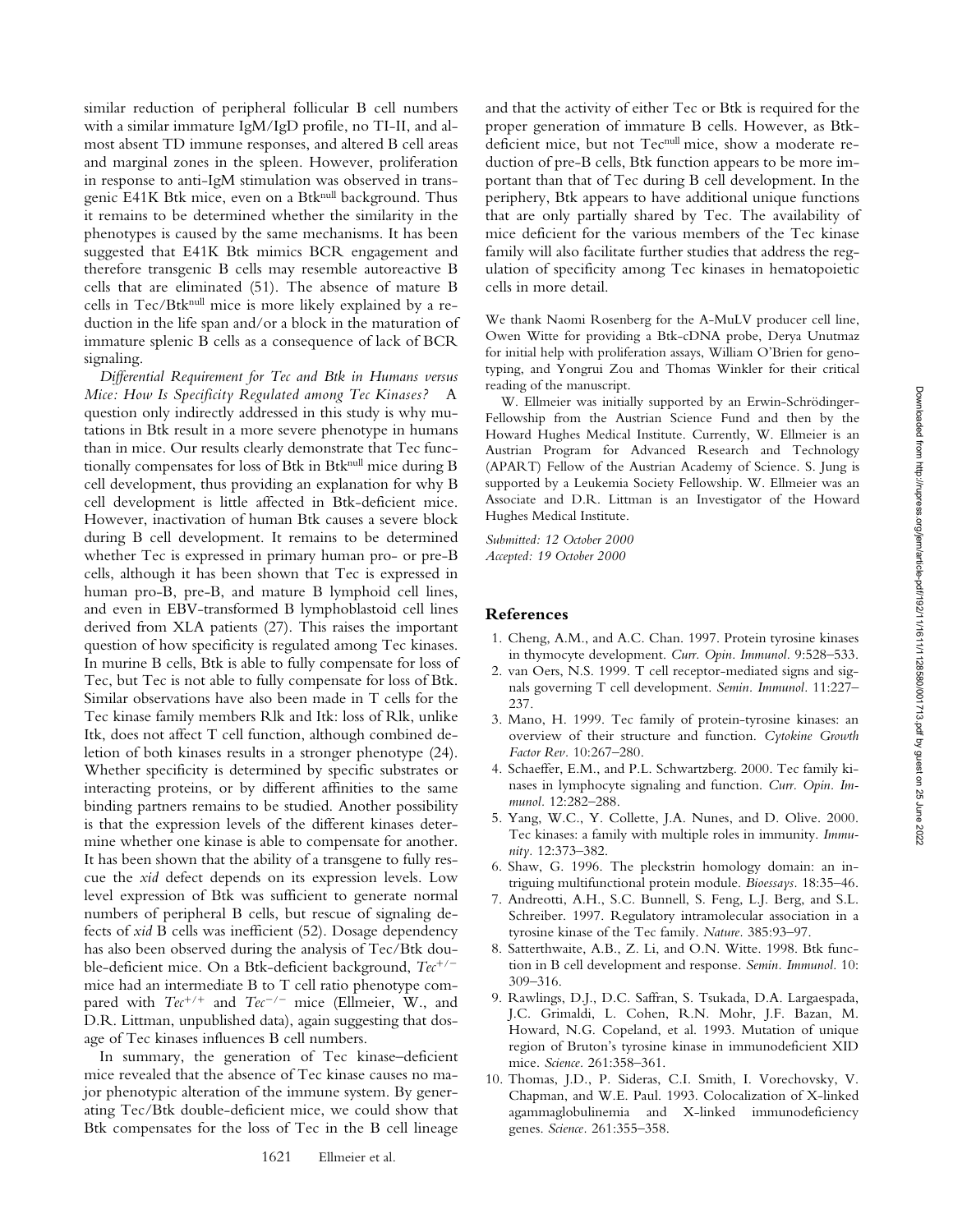and mapping of the gene to chromosome 5 near Kit. *Onco-*27. Kitanaka, A., H. Mano, M.E. Conley, and D. Campana. 1998. Expression and activation of the nonreceptor tyrosine kinase Tec in human B cells. *Blood.* 91:940–948. 28. Yang, W.C., M. Ghiotto, B. Barbarat, and D. Olive. 1999. The role of Tec protein-tyrosine kinase in T cell signaling. *J. Biol. Chem.* 274:607–617. 29. Yang, W.C., and D. Olive. 1999. Tec kinase is involved in transcriptional regulation of IL-2 and IL-4 in the CD28 pathway. *Eur. J. Immunol.* 29:1842–1849. 30. Mano, H., Y. Yamashita, K. Sato, Y. Yazaki, and H. Hirai. 1995. Tec protein-tyrosine kinase is involved in interleukin-3 signaling pathway. *Blood.* 85:343–350.

bert, N.A. Jenkins, N.G. Copeland, and J.N. Ihle. 1993. Expression of a novel form of Tec kinase in hematopoietic cells

*gene.* 8:417–424.

- 31. Takahashi-Tezuka, M., M. Hibi, Y. Fujitani, T. Fukada, T. Yamaguchi, and T. Hirano. 1997. Tec tyrosine kinase links the cytokine receptors to PI-3 kinase probably through JAK. *Oncogene.* 14:2273–2282.
- 32. Tang, B., H. Mano, T. Yi, and J.N. Ihle. 1994. Tec kinase associates with c-kit and is tyrosine phosphorylated and activated following stem cell factor binding. *Mol. Cell. Biol.* 14: 8432–8437.
- 33. Yamashita, Y., A. Miyazato, R. Shimizu, N. Komatsu, Y. Miura, K. Ozawa, and H. Mano. 1997. Tec protein-tyrosine kinase is involved in the thrombopoietin/c-Mpl signaling pathway. *Exp. Hematol.* 25:211–216.
- 34. Yamashita, Y., S. Watanabe, A. Miyazato, K. Ohya, U. Ikeda, K. Shimada, N. Komatsu, K. Hatake, Y. Miura, K. Ozawa, and H. Mano. 1998. Tec and Jak2 kinases cooperate to mediate cytokine-driven activation of c-fos transcription. *Blood.* 91:1496–1507.
- 35. Thomas, K.R., and M.R. Capecchi. 1990. Targeted disruption of the murine int-1 proto-oncogene resulting in severe abnormalities in midbrain and cerebellar development. *Nature.* 346:847–850.
- 36. Sambrook, J., E. Fritsch, and T. Maniatis. 1989. Molecular Cloning: A Laboratory Manual. Cold Spring Harbor Laboratory Press, Cold Spring Harbor, New York.
- 37. Kuhn, R., K. Rajewsky, and W. Muller. 1991. Generation and analysis of interleukin-4 deficient mice. *Science.* 254:707– 710.
- 38. Rosenberg, N., and D. Baltimore. 1976. A quantitative assay for transformation of bone marrow cells by Abelson murine leukemia virus. *J. Exp. Med.* 143:1453–1463.
- 39. Yamashita, Y., A. Miyazato, K. Ohya, U. Ikeda, K. Shimada, Y. Miura, K. Ozawa, and H. Mano. 1996. Deletion of Src homology 3 domain results in constitutive activation of Tec protein-tyrosine kinase. *Jpn. J. Cancer Res.* 87:1106–1110.
- 40. Kraal, G. 1992. Cells in the marginal zone of the spleen. *Int. Rev. Cytol.* 132:31–74.
- 41. Merkel, A.L., I.I. Atmosukarto, K. Stevens, P.D. Rathjen, and G.W. Booker. 1999. Splice variants of the mouse Tec gene are differentially expressed in vivo. *Cytogenet. Cell. Genet.* 84:132–139.
- 42. Osmond, D.G., A. Rolink, and F. Melchers. 1998. Murine B lymphopoiesis: towards a unified model. *Immunol. Today.* 19: 65–68.
- 43. Hardy, R.R., C.E. Carmack, S.A. Shinton, J.D. Kemp, and K. Hayakawa. 1991. Resolution and characterization of pro-B and pre–pro-B cell stages in normal mouse bone marrow. *J. Exp. Med.* 173:1213–1225.
- 11. Kerner, J.D., M.W. Appleby, R.N. Mohr, S. Chien, D.J. Rawlings, C.R. Maliszewski, O.N. Witte, and R.M. Perlmutter. 1995. Impaired expansion of mouse B cell progenitors lacking Btk. *Immunity.* 3:301–312.
- 12. Khan, W.N., F.W. Alt, R.M. Gerstein, B.A. Malynn, I. Larsson, G. Rathbun, L. Davidson, S. Muller, A.B. Kantor, L.A. Herzenberg, et al. 1995. Defective B cell development and function in Btk-deficient mice. *Immunity.* 3:283–299.
- 13. Hendriks, R.W., M.F. de Bruijn, A. Maas, G.M. Dingjan, A. Karis, and F. Grosveld. 1996. Inactivation of Btk by insertion of lacZ reveals defects in B cell development only past the pre-B cell stage. *EMBO (Eur. Mol. Biol. Organ.) J.* 15:4862– 4872.
- 14. Liao, X.C., and D.R. Littman. 1995. Altered T cell receptor signaling and disrupted T cell development in mice lacking Itk. *Immunity.* 3:757–769.
- 15. Liu, K.Q., S.C. Bunnell, C.B. Gurniak, and L.J. Berg. 1998. T cell receptor–initiated calcium release is uncoupled from capacitative calcium entry in Itk-deficient T cells. *J. Exp. Med.* 187:1721–1727.
- 16. Liao, X.C., S. Fournier, N. Killeen, A. Weiss, J.P. Allison, and D.R. Littman. 1997. Itk negatively regulates induction of T cell proliferation by CD28 costimulation. *J. Exp. Med.* 186: 221–228.
- 17. Tanaka, N., H. Abe, H. Yagita, K. Okumura, M. Nakamura, and K. Sugamura. 1997. Itk, a T cell-specific tyrosine kinase, is required for CD2-mediated interleukin-2 promoter activation in the human T cell line Jurkat. *Eur. J. Immunol.* 27:834– 841.
- 18. Gibson, S., K. Truitt, Y. Lu, R. Lapushin, H. Khan, J.B. Imboden, and G.B. Mills. 1998. Efficient CD28 signalling leads to increases in the kinase activities of the TEC family tyrosine kinase EMT/ITK/TSK and the SRC family tyrosine kinase LCK. *Biochem. J.* 330:1123–1128.
- 19. Fowell, D.J., K. Shinkai, X.C. Liao, A.M. Beebe, R.L. Coffman, D.R. Littman, and R.M. Locksley. 1999. Impaired NFATc translocation and failure of Th2 development in Itkdeficient CD4<sup>+</sup> T cells. Immunity. 11:399-409.
- 20. Haire, R.N., Y. Ohta, J.E. Lewis, S.M. Fu, P. Kroisel, and G.W. Litman. 1994. TXK, a novel human tyrosine kinase expressed in T cells shares sequence identity with Tec family kinases and maps to 4p12. *Hum. Mol. Genet.* 3:897–901.
- 21. Haire, R.N., and G.W. Litman. 1995. The murine form of TXK, a novel TEC kinase expressed in thymus maps to chromosome 5. *Mamm. Genome.* 6:476–480.
- 22. Hu, Q., D. Davidson, P.L. Schwartzberg, F. Macchiarini, M.J. Lenardo, J.A. Bluestone, and L.A. Matis. 1995. Identification of Rlk, a novel protein tyrosine kinase with predominant expression in the T cell lineage. *J. Biol. Chem.* 270: 1928–1934.
- 23. Sommers, C.L., K. Huang, E.W. Shores, A. Grinberg, D.A. Charlick, C.A. Kozak, and P.E. Love. 1995. Murine txk: a protein tyrosine kinase gene regulated by T cell activation. *Oncogene.* 11:245–251.
- 24. Schaeffer, E.M., J. Debnath, G. Yap, D. McVicar, X.C. Liao, D.R. Littman, A. Sher, H.E. Varmus, M.J. Lenardo, and P.L. Schwartzberg. 1999. Requirement for Tec kinases Rlk and Itk in T cell receptor signaling and immunity. *Science.* 284: 638–641.
- 25. Mano, H., F. Ishikawa, J. Nishida, H. Hirai, and F. Takaku. 1990. A novel protein-tyrosine kinase, tec, is preferentially expressed in liver. *Oncogene.* 5:1781–1786.
- 26. Mano, H., K. Mano, B. Tang, M. Koehler, T. Yi, D.J. Gil-